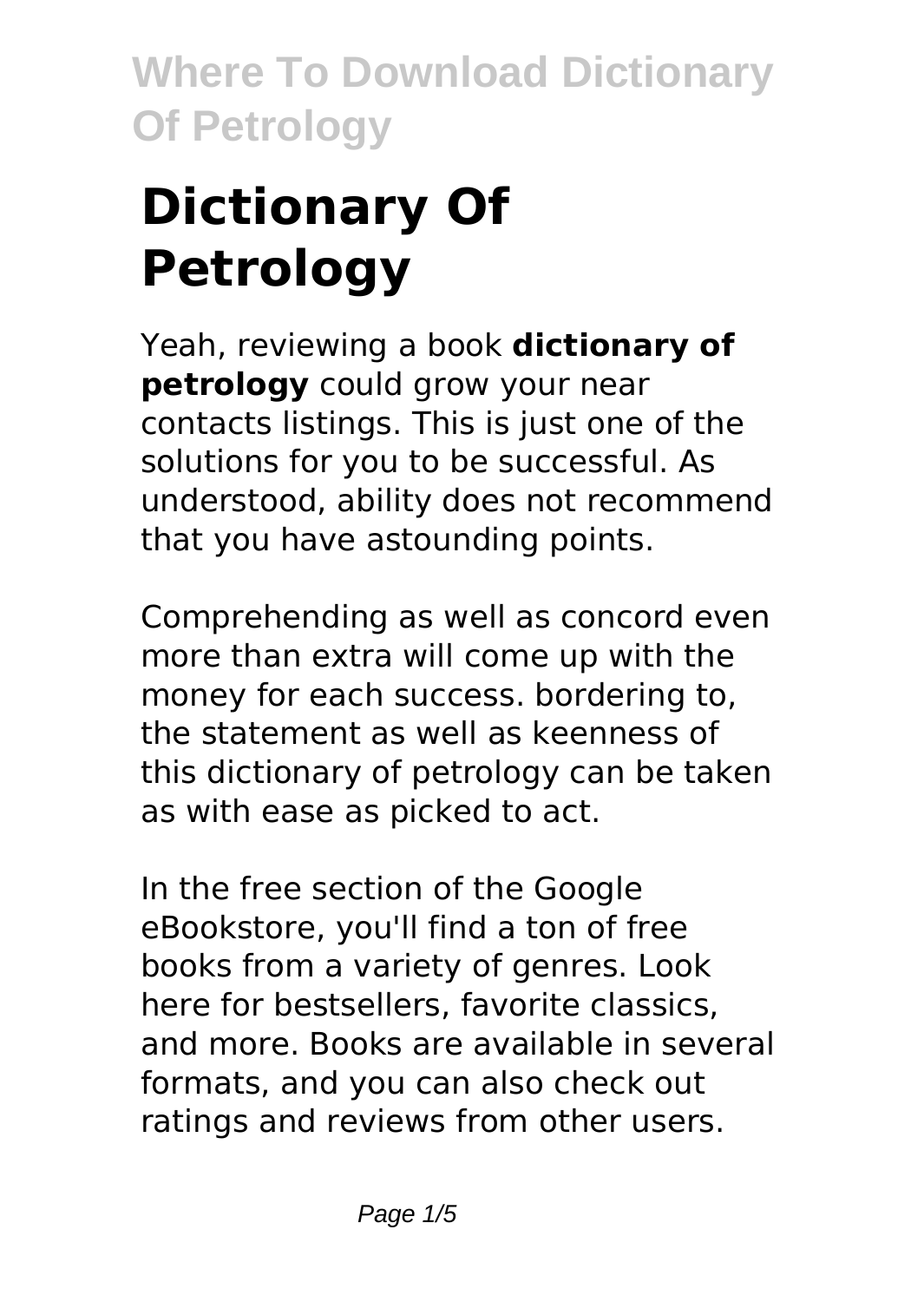## **Dictionary Of Petrology**

Porphyry definition, a very hard rock, anciently quarried in Egypt, having a dark, purplish-red groundmass containing small crystals of feldspar. See more.

#### **Porphyry Definition & Meaning | Dictionary.com**

organic definition: 1. not using artificial chemicals in the growing of plants and animals for food and other products…. Learn more.

### **ORGANIC | meaning in the Cambridge English Dictionary**

Commission on Systematics in Petrology (IUGS) CSP: Certified Hotel Sales Professional (Institut für Hotelmanagement GmbH) CSP: Communications System Processor: CSP: ... including dictionary, thesaurus, literature, geography, and other reference data is for informational purposes only. This information should not be considered complete, up to ...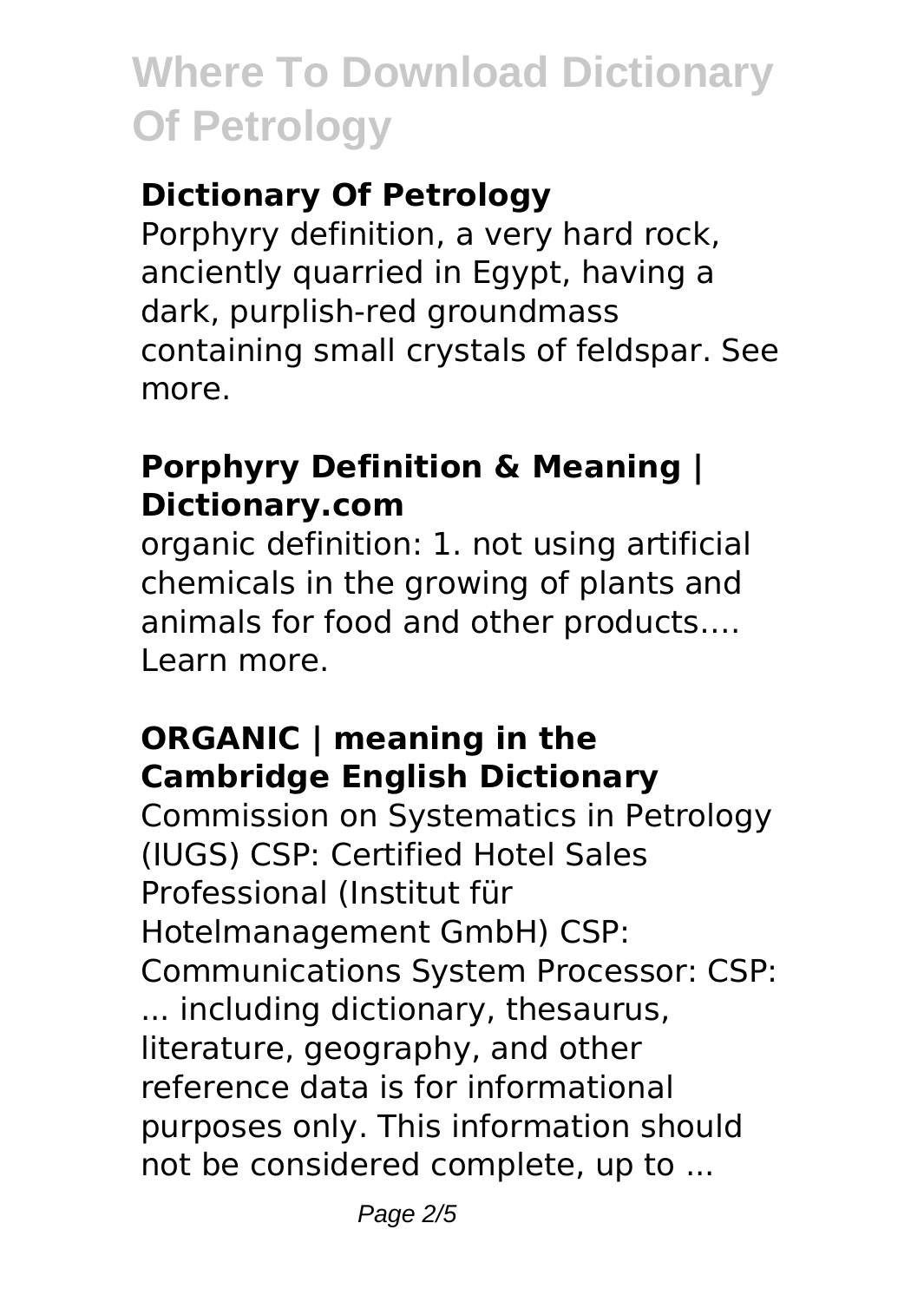### **CSP - What does CSP stand for? The Free Dictionary**

Gabbro is a coarse-grained igneous rock that is relatively low in silica and rich in iron, magnesium, and calcium.Such rock is described as mafic.Gabbro is composed of pyroxene and calcium-rich plagioclase, with minor amounts of hornblende, olivine, and accessory minerals. When present, hornblende is typically found as a rim around augite crystals or as large grains enclosing smaller grains of ...

### **Gabbro - Wikipedia**

A volcanic arc is a chain of volcanoes formed above a subducting plate, positioned in an arc shape as seen from above. Offshore volcanoes form islands, resulting in a volcanic island arc.Generally, volcanic arcs result from the subduction of an oceanic tectonic plate under another tectonic plate, and often parallel an oceanic trench.The oceanic plate is saturated with water,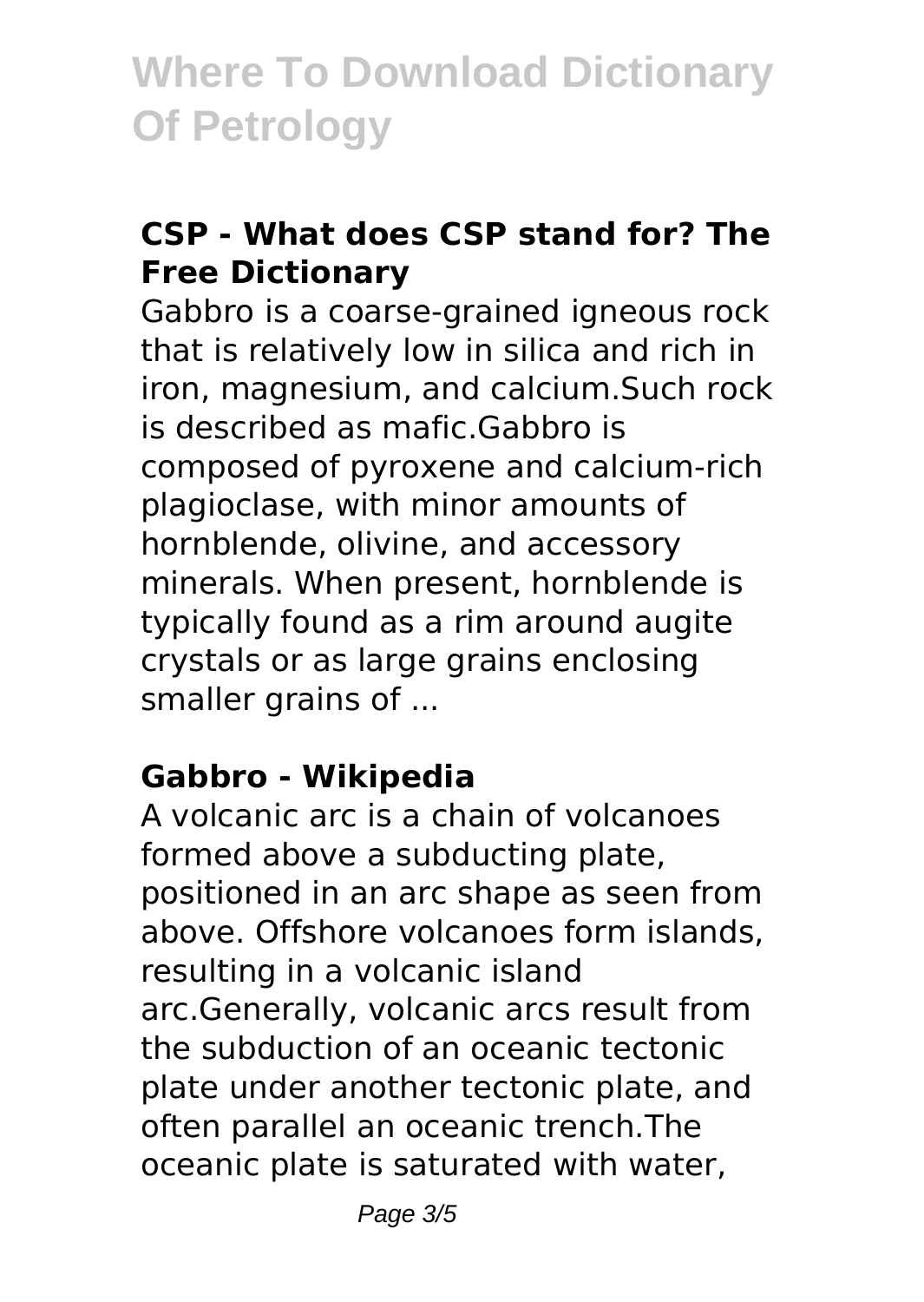and volatiles such ...

### **Volcanic arc - Wikipedia**

Prefixes and Suffixes Oxford American Dictionary 4-free (to make adjectives) without the thing mentioned: fat-free, tax-free-ful (to make adjectives) having a particular quality: helpful, useful, beautiful-graphy (to make nouns) 1 a type of art or science: geography 2 a method of producing images: radiography 3 a form of writing or drawing: biography-hood (to make nouns) 1 a state, often

#### **Prefixes and Suffixes - English for Everyone**

Earth sciences, the fields of study concerned with the solid Earth, its waters, and the air that envelops it. Included are the geologic, hydrologic, and atmospheric sciences. The broad aim of the Earth sciences is to understand the present features and past evolution of Earth and to use this knowledge, where appropriate, for the